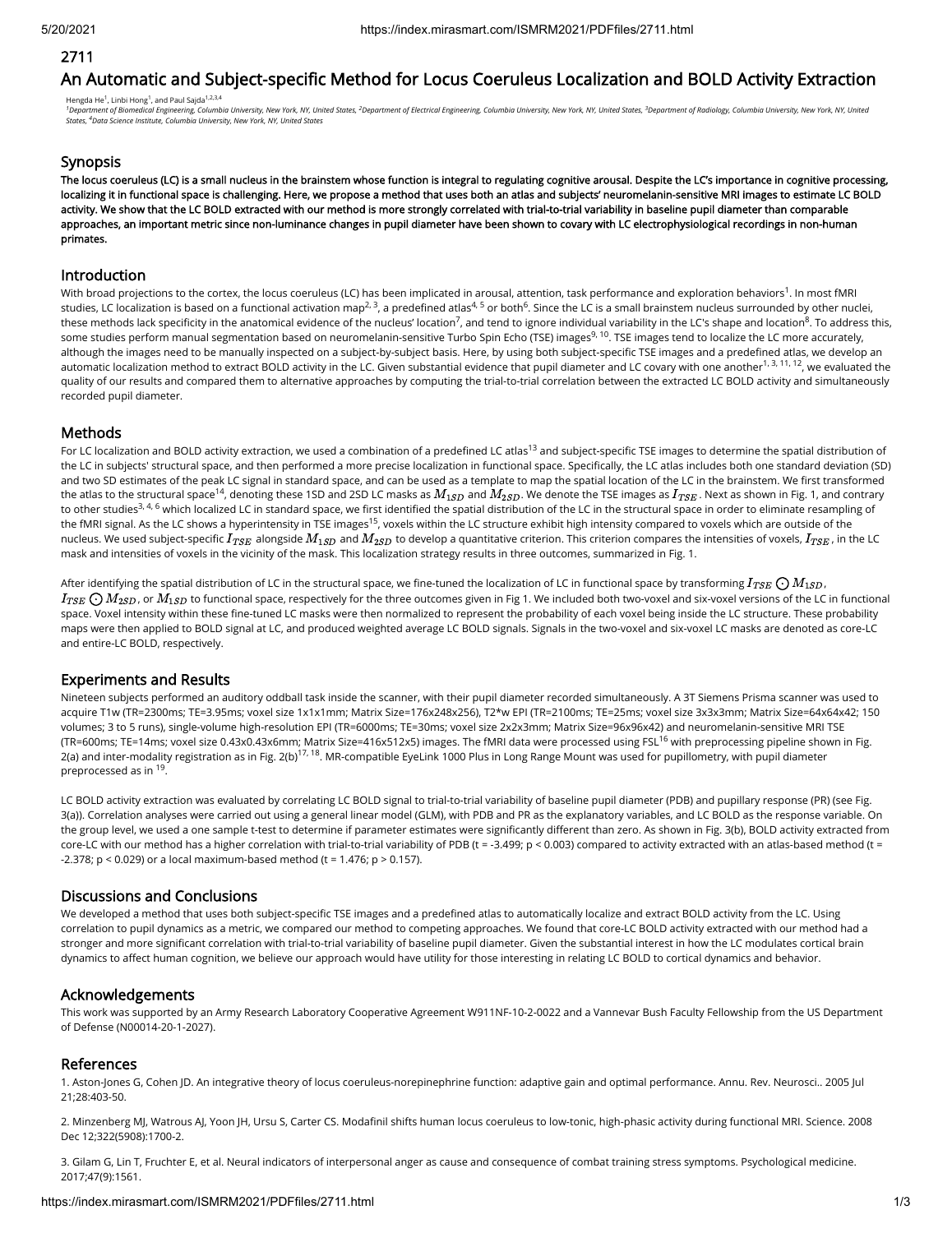#### 5/20/2021 https://index.mirasmart.com/ISMRM2021/PDFfiles/2711.html

4. Hubbard CS, Labus JS, Bueller J, et al. Corticotropin-releasing factor receptor 1 antagonist alters regional activation and effective connectivity in an emotional-arousal circuit during expectation of abdominal pain. Journal of Neuroscience. 2011;31(35):12491-12500.

5. Morey R A, Dunsmoor J E, Haswell C C, et al. Fear learning circuitry is biased toward generalization of fear associations in posttraumatic stress disorder. Translational psychiatry. 2015;5(12): e700-e700.

6. Murphy PR, O'Connell RG, O'sullivan M, Robertson IH, Balsters JH. Pupil diameter covaries with BOLD activity in human locus coeruleus. Human brain mapping. 2014 Aug;35(8):4140-54.

7. Astafiev, Serguei V., et al. Comment on "Modafinil shifts human locus coeruleus to low-tonic, high-phasic activity during functional MRI" and "Homeostatic sleep pressure and responses to sustained attention in the suprachiasmatic area". Science. 2010;309-309.

8. Tona KD, Keuken MC, de Rover M, Lakke E, Forstmann BU, Nieuwenhuis S, van Osch MJ. In vivo visualization of the locus coeruleus in humans: quantifying the test– retest reliability. Brain Structure and Function. 2017 Dec 1;222(9):4203-17.

9. Krebs R M, Park H R P, Bombeke K, et al. Modulation of locus coeruleus activity by novel oddball stimuli. Brain imaging and behavior. 2018; 12(2):577-584.

10. de Gee J W, Colizoli O, Kloosterman N A, et al. Dynamic modulation of decision biases by brainstem arousal systems. Elife. 2017;6:e23232.

11. Gilzenrat MS, Nieuwenhuis S, Jepma M, Cohen JD. Pupil diameter tracks changes in control state predicted by the adaptive gain theory of locus coeruleus function. Cognitive, Affective, & Behavioral Neuroscience. 2010;10(2):252-69.

12. Joshi S, Li Y, Kalwani RM, Gold Jl. Relationships between pupil diameter and neuronal activity in the locus coeruleus, colliculi, and cingulate cortex. Neuron. 2016 Jan 6;89(1):221-34.

13. Keren, Noam I., et al. In vivo mapping of the human locus coeruleus. Neuroimage. 2009;1261-1267.

14. Andersson J L R, Jenkinson M, Smith S. Non-linear registration aka Spatial normalisation FMRIB Technial Report TR07JA2. FMRIB Analysis Group of the University of Oxford. 2007;1-22.

15. Sasaki M, Shibata E, Tohyama K, et al. Neuromelanin magnetic resonance imaging of locus ceruleus and substantia nigra in Parkinson's disease. Neuroreport. 2006;17(11):1215-1218.

16. S.M. Smith, M. Jenkinson, M.W. Woolrich, et al. Advances in functional and structural MR image analysis and implementation as FSL. NeuroImage. 2004;23(S1):208-19.

17. Jenkinson, M., Bannister, P., Brady, J. M. and Smith, S. M. Improved Optimisation for the Robust and Accurate Linear Registration and Motion Correction of Brain Images. NeuroImage. 2002;17(2):825-841.

18. Greve D N, Fischl B. Accurate and robust brain image alignment using boundary-based registration. Neuroimage. 2009;48(1):63-72.

19. Urai AE, Braun A, Donner TH. Pupil-linked arousal is driven by decision uncertainty and alters serial choice bias. Nature communications. 2017 Mar 3;8(1):1-1.

#### Figures



Figure 1. LC localization using a predefined LC atlas and the TSE image of each subject. In T1w structural space, we use a criterion (Student's t-test) to determine a coarse LC location. Then, either TSE intensities in the LC mask or an LC atlas is transformed to EPI functional space for a more precise localization (using trilinear interpolation). The result is one of three possible outcomes: 1) we localize the LC structure within  $M_{15D}$ ; 2) we localize the LC structure with in  $M_{25D}$ ; 3) we localize the LC structure with the predefined LC atlas (i.e., without using any information from *l<sub>TSE</sub>*).



Figure 2. (a) fMRI data preprocessing and nuisance signal regression. The middle time point EPI volume was used as the reference in motion correction. No spatial smoothing was applied. Motion parameters include 6 standard head motion parameters, their temporal derivatives, and the squares of the above 12 motion parameters. (b) Intra-subject inter-modality image registration.